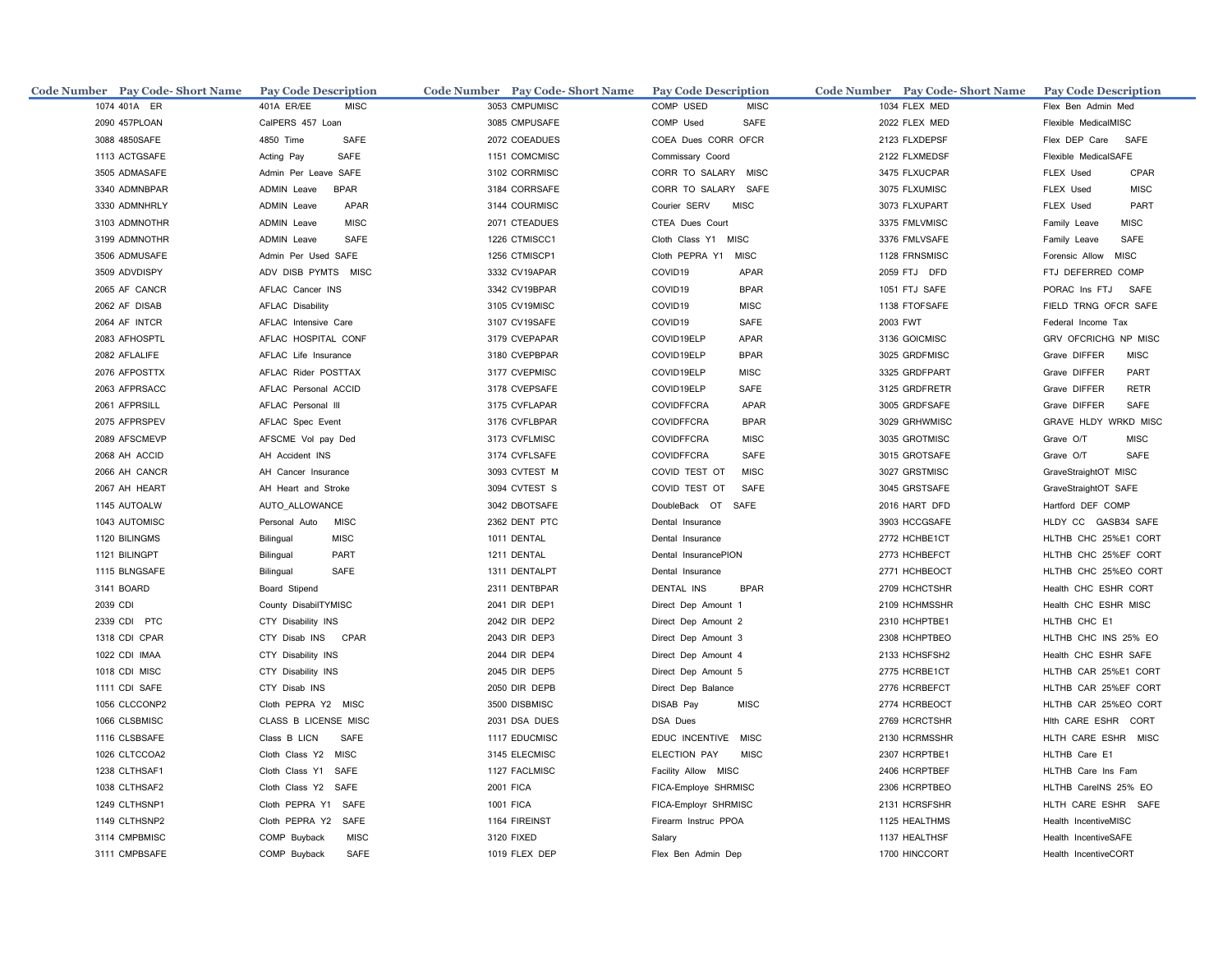| Code Number Pay Code-Short Name | <b>Pay Code Description</b>  | Code Number Pay Code-Short Name | <b>Pay Code Description</b>       | Code Number Pay Code-Short Name Pay Code Description |                            |
|---------------------------------|------------------------------|---------------------------------|-----------------------------------|------------------------------------------------------|----------------------------|
| 3353 CMPUBPAR                   | COMP USED<br><b>BPAR</b>     | 2023 FLEX DEP                   | Flexible DEPCareMISC              | 3112 HLBUSAFE                                        | HLDY Buyback<br>SAFE       |
| 1775 HLTCHBCT                   | HEALTH INS CHC BCORT         | 2349 HSLPTBEO                   | HLTHB SEL INS 25% EO              | 3612 O/T SPEC                                        | Overtime<br><b>SPEC</b>    |
| 2051 HLTH DED                   | Health DeductionMISC         | 2149 HSLSFSHR                   | Health SLT ESHR SAFE              | 3306 OCNPMISC                                        | OOC NO PERS<br><b>MISC</b> |
| 1028 HLTH PIO                   | HEALTH INS PIONEER           | 2030 ICEADUES                   | ICEA Dues                         | 3308 OCNPSAFE                                        | OOC NO PERS<br>SAFE        |
| 2351 HLTH PTB                   | Health DeductionBPAR         | 2084 ICMA DFD                   | ICMA Deferred COMP                | 3305 OOCPMISC                                        | OOC PERS<br><b>MISC</b>    |
| 1769 HLTHCACT                   | HEALTH INS Care CORT         | 2074 ICMA401A                   | ICMA RC 401A EE/EE                | 3307 OOCPSAFE                                        | OOC PERS<br>SAFE           |
| 1331 HLTHCARB                   | Health INS PERSCARE          | 2087 ICMALOAN                   | ICMA LOAN Def COMP                | 3138 OTRETSAF                                        | Overtime RETR SAFE         |
| 1069 HLTHCARE                   | HEALTH INS CARE              | 2088 ICMAROTH                   | ICMA ROTH IRA                     | 1703 PB16CPAR                                        | PERS-SPECIAL PAYCPAR       |
| 1009 HLTHCHCE                   | HEALTH INS CHOICE            | 2069 ING LIFE                   | ING-Reliastar Life                | 2106 PERMAFTX                                        | PERS MilBuyAFTX SAFE       |
| 1709 HLTHCHCT                   | HEALTH INS CHOICCORT         | 3701 INPRCORT                   | INCENTIVE PERSCORT                | 2070 PERS DFD                                        | PERS Deferred COMP         |
| 1309 HLTHCHTB                   | HEALTH INS CHOICE            | 3700 INSPCORT                   | INCN SEP NO PERSCORT              | 2105 PERS M01                                        | PERS - Employee PR01       |
| 1339 HLTHNCNE                   | HEALTH INEL HRLY             | 1139 JTOFMISC                   | JAIL TRNG OFCR MISC               | 2705 PERS M01                                        | PERS-EMPLEE PR01CORT       |
| 1340 HLTHOPTO                   | HEALTH INS OPT OUT           | 1100 K9 SAFE                    | K9 Pay<br>SAFE                    | 2085 PERS M05                                        | PERS - Retro PayPION       |
| 1032 HLTHPRAC                   | HEALTH INS PORAC             | 3127 K9SAFE                     | k9 Pay<br>SAFE                    | 2140 PERS M05                                        | PERS RETROACTIVE PAY       |
| 1332 HLTHRACB                   | Health INS PORAC             | 1327 LIFE PT                    | Life Insurance                    | 2740 PERS M05                                        | PERS-EMPLE PR05 CORT       |
| 1749 HLTHSLCT                   | HEALTH INS SELECCORT         | 1027 LIFE INS                   | Life Insurance                    | 2114 PERS M06                                        | PERS - Special Pay         |
| 1049 HLTHSLCT                   | HEALTH INS SELECT            | 1227 LIFE INS                   | Life Insurance PION               | 2086 PERS M06                                        | PERS-EMPM SPCOMPPION       |
| 1349 HLTHSLTB                   | HEALTH INS SELECT            | 2364 LIFE PTC                   | Life Insurance                    | 2714 PERS M06                                        | PERS-SPECIAL PAYCORT       |
| 1777 HLTSLBCT                   | HEALTH INS SLCTBCORT         | 1165 LIFEREIM                   | Life Ins Reimburse                | 1005 PERS M11                                        | PERS - Regular Pay         |
| 3337 HOLOBPAR                   | HLDY REG OFF<br><b>BPAR</b>  | 2013 LONELIFE                   | Lone Star Life INS                | 1024 PERS M13                                        | PERS - PR Period Pay       |
| 3037 HOLOMISC                   | <b>MISC</b><br>HLDY REG OFF  | 1134 LONGLEAA                   | Longevity SF<br>LEAA              | 1040 PERS M15                                        | PERS-Retroactive Pay       |
| 3017 HOLWMISC                   | HLDY Worked<br><b>MISC</b>   | 1130 LONGMISC                   | Longevity MS                      | 1014 PERS M16                                        | PERS - Special Pay         |
| 3317 HOLWPART                   | PART<br>HLDY Worked          | 1132 LONGNREP                   | Longevity NR                      | 1004 PERS MSC                                        | PERS - Employer SHR        |
| 1105 HOLYCCOA                   | Holidaypay CCOA MISC         | 1135 LONGSAFE                   | Longevity<br><b>SAFE</b>          | 2005 PERS PIO                                        | PERS - Employee SHR        |
| 1104 HOLYDSAS                   | Holiday Pay DSA SAFE         | 1148 LONGSHRF                   | Longevity Sheriff                 | 1008 PERS PIO                                        | PERS - Empr SHR PION       |
| 3007 HOURCONT                   | Hourly<br>CONT               | 1013 LTD SAFE                   | Long Term Disab SAFE              | 2006 PERSAFTX                                        | PERS Addl AFTER TAX        |
| 2018 HPACLIFE                   | HART/PAC UNIV LIFE           | 1054 LTDSHRF                    | Long Term Disab SHRF              | 1704 PERSCORT                                        | PERS-EMPLER SHR CORT       |
| 2142 HPOMSSHR                   | Health RAC ESHR MISC         | 3400 LWOPCPAR                   | L.W.O.P.<br>CPAR                  | 1140 PERSPOP1                                        | PERS on PERS Hold 1        |
| 2152 HPOMSSHR                   | Health RAC ESHR MISC         | 3100 LWOPMISC                   | L.W.O.P<br><b>MISC</b>            | 1141 PERSPOP2                                        | PERS on PERS INYO          |
| 2132 HPOSFSHR                   | Health RAC ESHR SAFE         | 3084 LWOPSAFE                   | L.W.O.P.<br>SAFE                  | 2104 PERSPRTX                                        | PERS AddlPre-TAXMISC       |
| 2138 HPOSVISA                   | Health RAC VISA              | 3030 MARKMISC                   | Marksman Bonus<br><b>MISC</b>     | 2107 PERSPRTX                                        | PERS AddlPre-TAXSAFE       |
| 2305 HRCPTBE1                   | HLTHB PORAC E1               | 3010 MARKSAFE                   | Marksman Bonus SAFE               | 2361 PERSPT01                                        | PERS - Employee PR01       |
| 2407 HRCPTBEF                   | HLTHB PORAC Ins Fam          | 2002 MEDICARE                   | MEDI-Employe SHRMISC              | 2095 PERSROTH                                        | PERS ROTH IRA              |
| 2304 HRCPTBEO                   | HLTHB PRACINS 25% EO         | 1002 MEDICARE                   | MEDI-Employr SHRMISC              | 2007 PERSSURV                                        | PERS Survivor-Safety       |
| 3011 HRLYAPAR                   | APAR<br>Hourly               | 2010 MED-OTHR                   | Medical-Unique Amts               | 2004 PIT                                             | State Income Tax           |
| 3311 HRLYBPAR                   | Hourly<br><b>BPAR</b>        | 3031 MEDREIMB                   | Medical Reimbursment              | 2706 PM01CPAR                                        | PERS-EMP PRO1CPAR          |
| 3411 HRLYCPAR                   | CPAR<br>Hourly               | 3033 MEDRSAFE                   | SAFE<br>Medical Reimb             | 2741 PM05CPAR                                        | PERS-EMPLE PRO5 CPAR       |
| 3002 HRLYMISC                   | <b>MISC</b><br>Hourly        | 3032 MISCNOTX                   | MISC PAYMENT-NON TAX              | 2715 PM06CPAR                                        | PERS-SPECIAL PAYCPAR       |
| 3131 HRLYRETR                   | <b>RETR</b><br>Hourly        | 3186 MLTLVMIS                   | USERRA Pd Leave MISC              | 1706 PM11CPAR                                        | PERS-RegularPay CPAR       |
| 3092 HRLYSAFE                   | <b>SAFE</b><br><b>HOURLY</b> | 3187 MLTLVSAF                   | USERRA Pd Leave SAFE              | 1740 PM15CORT                                        | PERS-RETRO PAY CORT        |
| 3611 HRLYSPEC                   | <b>SPEC</b><br><b>HOURLY</b> | 3188 MLTLWPMI                   | <b>USERRA LWOP</b><br><b>MISC</b> | 2057 PPOADUES                                        | PROB PEACE OFCR DUES       |
| 3211 HRLYSVIS                   | Hourly Stu Visa APAR         | 3189 MLTLWPSA                   | <b>USERRA LWOP</b><br>SAFE        | 3076 PRSUAPPT                                        | PersTimeOff UsedAPPT       |
| 2778 HSLBE1CT                   | HLTHB SEL 25%E1 CORT         | 3012 O/T APAR                   | APAR<br>Overtime                  | 3225 PRSUEOAA                                        | PersTimeoff UsedEOAA       |
| 2779 HSLBEFCT                   | HLTHB SEL 25%EF CORT         | 3312 O/T BPAR                   | Overtime<br><b>BPAR</b>           | 1110 RDEPSAFE                                        | Resident Deputy<br>SAFE    |
| 2777 HSLBEOCT                   | HLTHB SEL 25%EO CORT         | 3008 O/T CONT                   | CONT<br>Overtime                  | 1112 RDEPSAFE                                        | Resident DeputyNONPERSAFE  |
| 2749 HSLCTSHR                   | Health SLT ESHR CORT         | 3412 O/T CPAR                   | Overtime<br>CPAR                  | 2036 REL LIFE                                        | Reliastar After TAX        |
|                                 |                              |                                 |                                   |                                                      |                            |